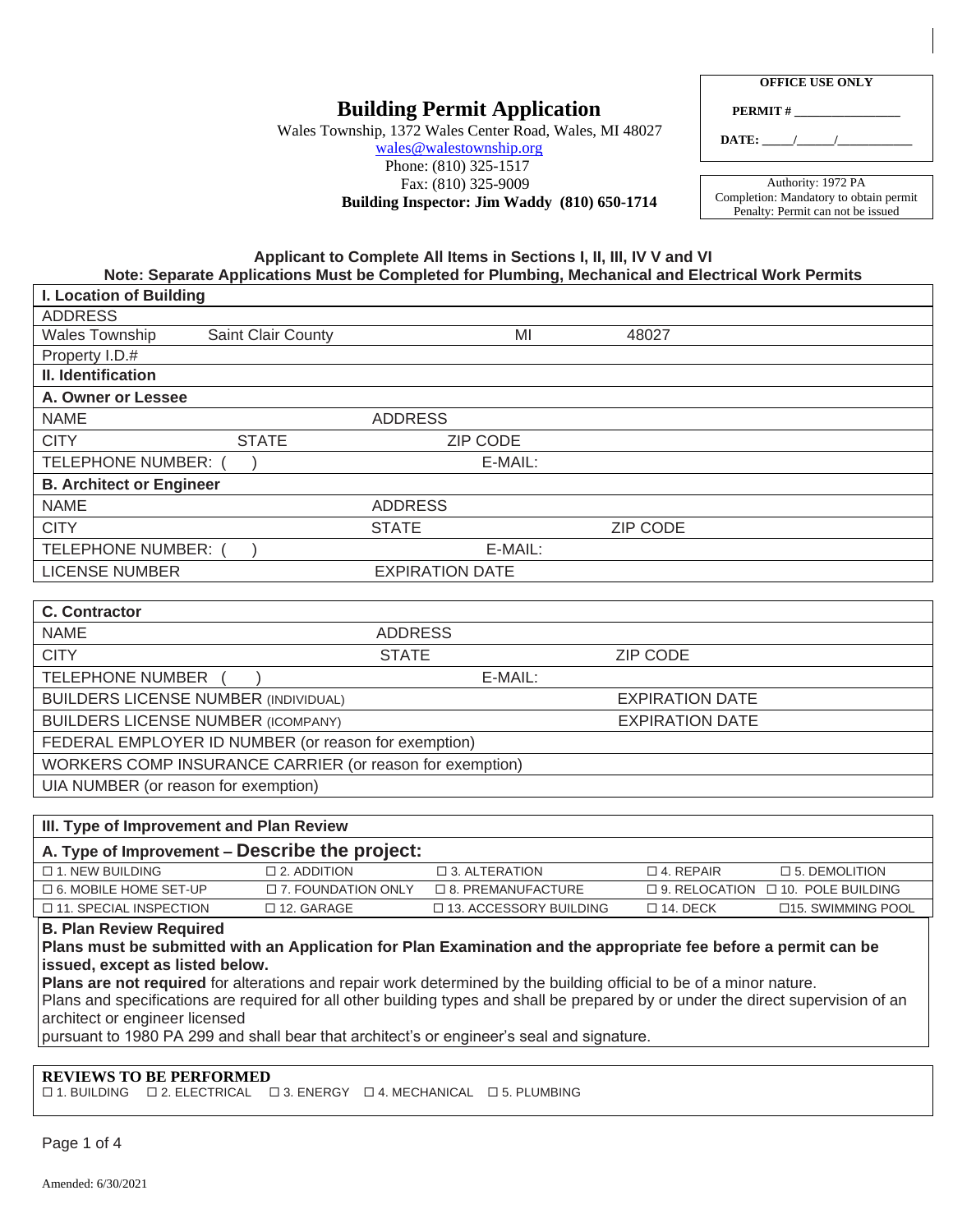| V. Proposed Use of Building  |                                        |
|------------------------------|----------------------------------------|
| A. Residential               |                                        |
| $\Box$ 1. ONE FAMILY         | □ 2. TWO OR MORE FAMILY - NO. OF UNITS |
| □ 3. ATTACHED GARAGE         | $\Box$ 4. HOTEL, MOTEL - NO. OF UNITS  |
| $\square$ 5. DETACHED GARAGE | $\Box$ 6. OTHER                        |

| <b>B. Non-Residential</b>                                                                                                                                                                                                                                                                                                                                                            |                                       |                                  |  |
|--------------------------------------------------------------------------------------------------------------------------------------------------------------------------------------------------------------------------------------------------------------------------------------------------------------------------------------------------------------------------------------|---------------------------------------|----------------------------------|--|
| $\square$ 7. AMUSEMENT                                                                                                                                                                                                                                                                                                                                                               | □8. SERVICE STATION                   | □9. SCHOOL, LIBRARY, EDUCATIONAL |  |
| □ 10. CHURCH, RELIGION                                                                                                                                                                                                                                                                                                                                                               | □ 11. HOSPITAL, INSTITUTIONAL         | □ 12. STORE, MERCANTILE          |  |
| $\Box$ 13 INDUSTRIAL                                                                                                                                                                                                                                                                                                                                                                 | $\Box$ 14. OFFICE, BANK, PROFESSIONAL | $\Box$ 15. TANKS, TOWERS         |  |
| $\Box$ 16. PARKING GARAGE                                                                                                                                                                                                                                                                                                                                                            | $\Box$ 17. PUBLIC UTILITY             | $\Box$ 18.0THER                  |  |
| NON-RESIDENTIAL - DESCRIBE IN DETAIL PROPOSED USE OF BUILDING, E.G., FOOD PROCESSING PLANT, MACHINE SHOP, LAUNDRY BUILDING<br>AT HOSPITAL, ELEMENTARY SCHOOL, SECONDARY SCHOOL, COLLEGE, PAROCHIAL SCHOOL, PARKING GARAGE FOR DEPARTMENT STORE,<br>RENTAL OFFICE BUILDING, OFFICE BUILDING AT INDUSTRIAL PLANT. IF USE OF EXISTING BUILDING IS BEING CHANGED, ENTER PROPOSED<br>USE. |                                       |                                  |  |

| <b>V. Selected Characteristics of Building</b>                                                                            |  |  |  |
|---------------------------------------------------------------------------------------------------------------------------|--|--|--|
| A. Principal Type of Frame                                                                                                |  |  |  |
| □ 1. MASONRY, WALL BEARING □ 2. WOOD FRAME<br>□3. STRUCTURAL STEEL<br>$\Box$ 4. REINFORCED CONCRETE<br>$\square$ 5. OTHER |  |  |  |
| <b>B. Foundation Frame</b>                                                                                                |  |  |  |
| □ BASEMENT<br>□ CRAWL SPACE<br>□ FOOTING DIMENSIONS:                                                                      |  |  |  |
| <b>ID POST HOLE DEPTH:</b><br><b>D POST HOLE DIAMETER:</b>                                                                |  |  |  |
| <b>C. Materials in Foundation Walls</b>                                                                                   |  |  |  |
| □ BLOCK TYPE<br><b>WIDTH IN INCHES</b><br>□ WOLMANIZED                                                                    |  |  |  |
| □ POURED CEMENT<br><b>WIDTH IN INCHES</b><br>□ PRECAST                                                                    |  |  |  |
| <b>B. Principal Type of Heating Fuel</b>                                                                                  |  |  |  |
| $\square$ 7. OIL<br>$\square$ 6. GAS<br>□ 8. ELECTRICITY<br>$\square$ 10. OTHER<br>$\square$ 9. COAL                      |  |  |  |
| C. Type of Sewage Disposal                                                                                                |  |  |  |
| □ 11. PUBLIC OR PRIVATE COMPANY<br>□ 12. SEPTIC SYSTEM                                                                    |  |  |  |
| D. Type of Water Supply                                                                                                   |  |  |  |
| □ 13. PUBLIC OR PRIVATE COMPANY<br>□ 14. PRIVATE WELL OR CISTERN                                                          |  |  |  |
| E. Type of Mechanical                                                                                                     |  |  |  |
| 15. WILL THERE BE AIR CONDITIONING?<br>$\Box$ YES $\Box$ NO                                                               |  |  |  |
| 16. WILL THERE BE FIRE SUPPRESSION? $\Box$ YES $\Box$ NO                                                                  |  |  |  |
| F. Dimensions / Data                                                                                                      |  |  |  |
| 17. NUMBER OF STORIES<br>21. FLOOR AREA (SIZE):                                                                           |  |  |  |
| <b>18. USE OF BASEMENT</b><br><b>BASEMENT</b>                                                                             |  |  |  |
| 19. CONSTRUCTION TYPE<br>1ST & 2ND FLOOR                                                                                  |  |  |  |
| 20. USE GROUP<br>3RD - 10TH FLOOR                                                                                         |  |  |  |
| 11TH - ABOVE                                                                                                              |  |  |  |
| <b>TOTAL AREA</b>                                                                                                         |  |  |  |
| G. Describe project work being performed                                                                                  |  |  |  |
|                                                                                                                           |  |  |  |
|                                                                                                                           |  |  |  |
|                                                                                                                           |  |  |  |
| H. Number of Off Street Parking Spaces                                                                                    |  |  |  |
| 22. ENCLOSED<br>23.OUTDOORS                                                                                               |  |  |  |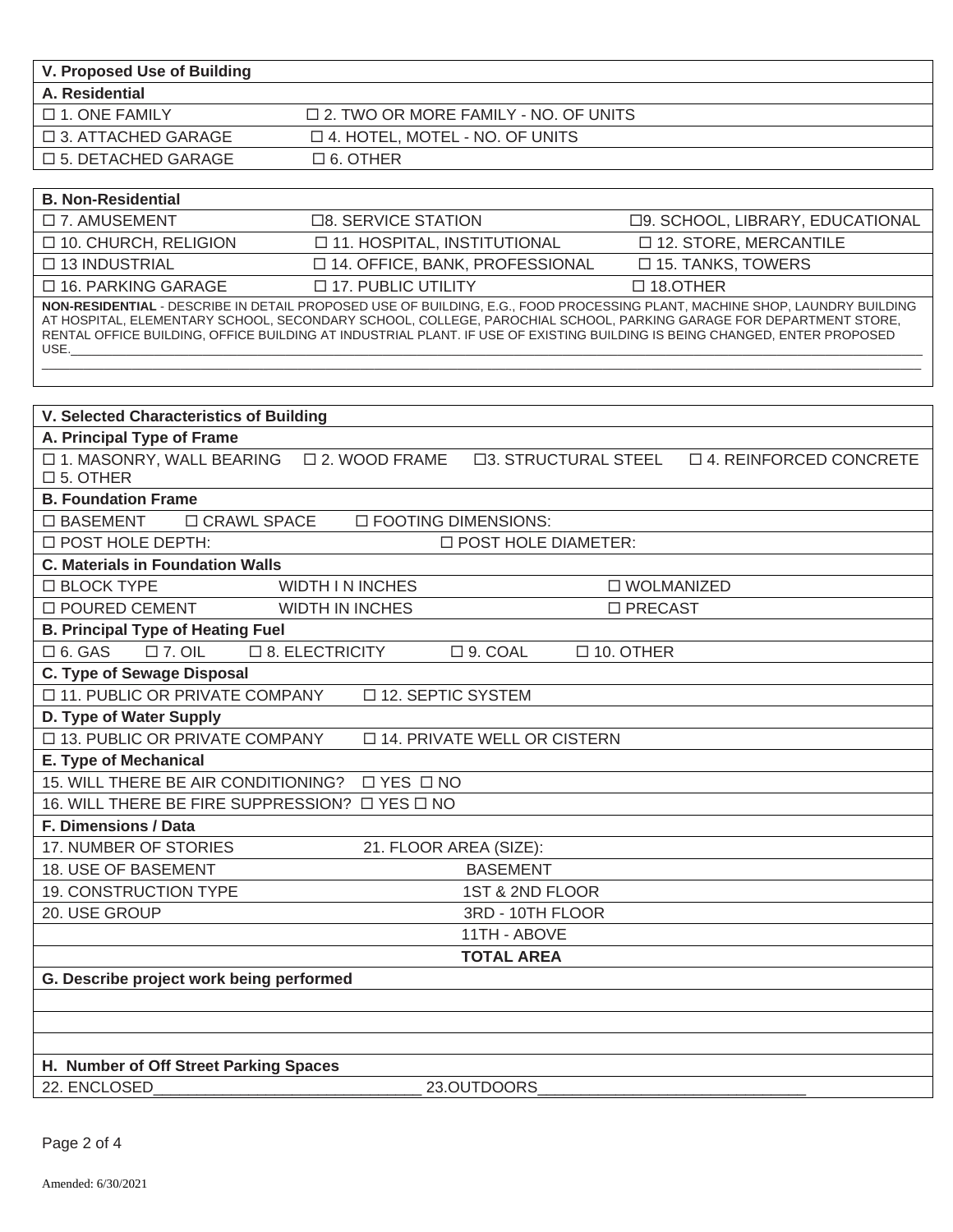### **APPLICANT IS RESPONSIBLE FOR THE PAYMENT OF ALL FEES AND CHARGES APPLICABLE TO THIS APPLICATION AND MUST PROVIDE THE FOLLOWING INFORMATION.**

NAME ADDRESS

CITY STATE ZIP CODE

**TELEPHONE NUMBER** 

I HEREBY CERTIFY THAT THE PROPOSED WORK IS AUTHORIZED BY THE OWNER OF RECORD, AND THAT I HAVE BEEN AUTHORIZED BY THE OWNER TO MAKE THIS APPLICATION AS HIS/HER AUTHORIZED AGENT, AND WE AGREE TO CONFORM TO ALL APPLICABLE LAWS OF THE STATE OF MICHIGAN. ALL INFORMATION SUBMITTED ON THIS APPLICATION IS ACCURATE TO THE BEST OF MY KNOWLEDGE.

Section 23a of the state construction code act of 1972, 1972 PA 230, MCL 125.1523A, prohibits a person from conspiring to circumvent the licensing requirements of this state relating to persons who are to perform work on a residential building or a residential structure. Violators of section 23a are subjected to civil fines.

*Wales Township will not discriminate against any individual or group because of race, sex, religion, age, national origin, color, marital status, disability or political beliefs. If you need help with reading, writing, hearing, etc…under the Americans with Disabilities Act, you may make your needs known to this agency*

*Signature of Applicant:*

| VII. Local Governmental Agency to Complete This Section |                          |                 |             |               |           |
|---------------------------------------------------------|--------------------------|-----------------|-------------|---------------|-----------|
| <b>ENVIRONMENTAL CONTROL APPROVALS</b>                  |                          |                 |             |               |           |
| <b>REQUIRED?</b>                                        |                          | <b>APPROVED</b> | <b>DATE</b> | <b>NUMBER</b> | <b>BY</b> |
| A - Zoning                                              | $\Box$ Yes $\Box$ No     |                 |             |               |           |
| <b>B</b> - Soil Erosion                                 | $\Box$ Yes $\Box$ No     |                 |             |               |           |
| C - Flood Zone                                          | $\Box$ Yes $\Box$ No     |                 |             |               |           |
| <b>D</b> - Water Supply                                 | $\Box$ Yes $\Box$ No     |                 |             |               |           |
| <b>E</b> - Septic System                                | $\Box$ Yes $\Box$ No     |                 |             |               |           |
| <b>F- Variance Granted</b>                              | $\sqcap$ Yes $\sqcap$ No |                 |             |               |           |
| G - Other                                               | $\Box$ Yes $\Box$ No     |                 |             |               |           |
|                                                         |                          |                 |             |               |           |
| <b>VIII. Validation - For Department Use Only</b>       |                          |                 |             |               |           |
| <b>SQUARE FEET</b>                                      | NUMBER OF INSPECTIONS    |                 | X\$         | $=$ \$        |           |
| <b>BASE FEE \$</b>                                      |                          |                 |             |               |           |

| PLAN REVIEW FEE \$         | TOTAL PERMIT FEE \$        |
|----------------------------|----------------------------|
| BOND \$                    | <b>TOTAL AMOUNT DUE \$</b> |
| <b>APPROVAL SIGNATURE:</b> | DATE:                      |

 **Please make checks payable to Wales Township.**